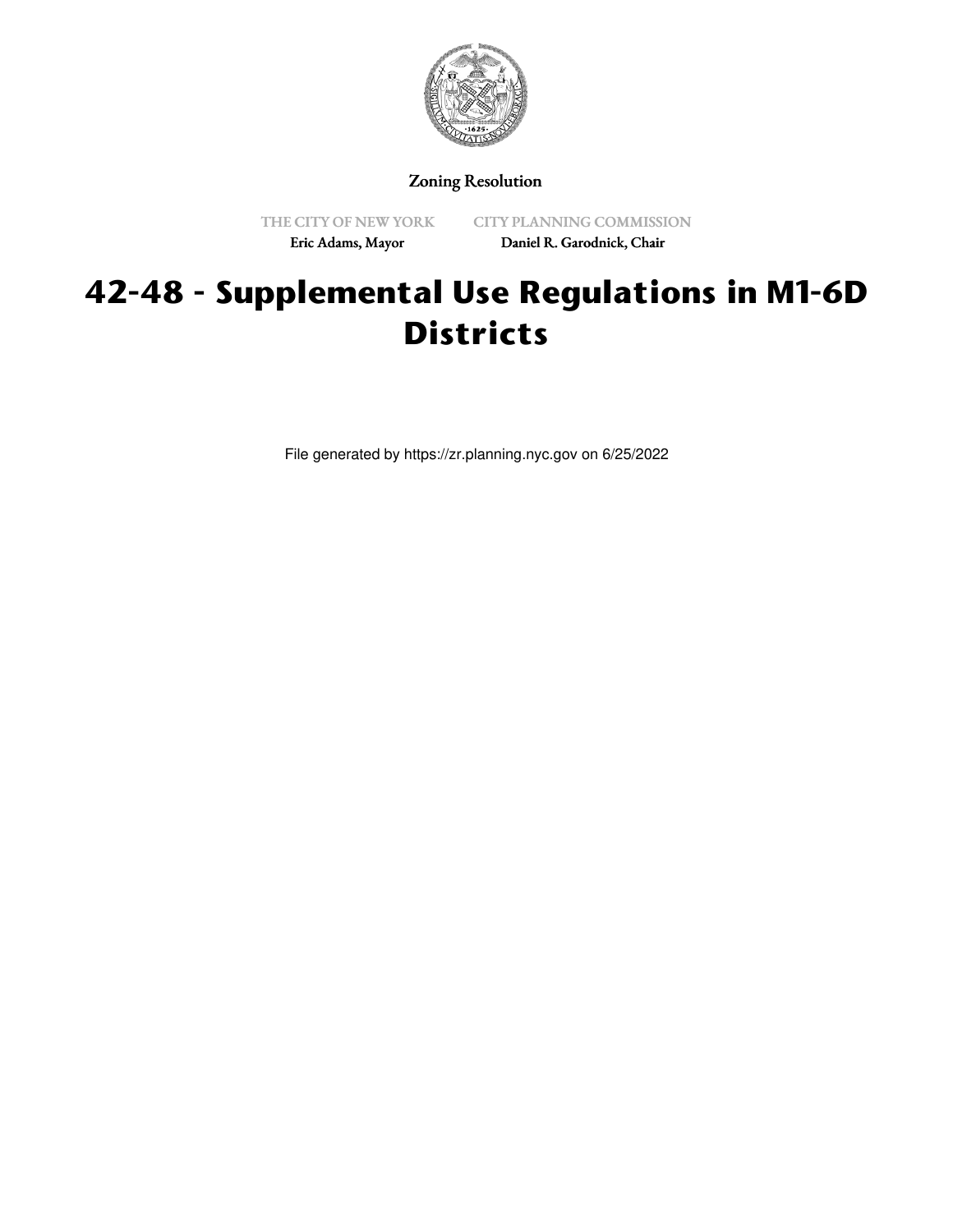#### **42-48 - Supplemental Use Regulations in M1-6D Districts**

LAST AMENDED 9/21/2011

All permitted #uses# in M1-6D Districts, as set forth in Section 42-10 (USES PERMITTED AS-OF-RIGHT), shall comply with the provisions set forth in this Section, inclusive.

#### **42-481 - Residential use**

LAST AMENDED 9/21/2011

#Residential use# shall be permitted in M1-6D Districts only in accordance with the provisions of this Section. For the purposes of this Section, a "qualifying #building#" shall be any #building# that existed on April 25, 2011, and which contained at least 40,000 square feet of #floor area# on such date.

(a) #Residential use# as-of-right

#Residential use# shall be permitted as-of-right on any #zoning lot# that, on April 25, 2011, was not occupied by a qualifying #building#. Such absence of a qualifying #building# on the #zoning lot# shall be demonstrated to the satisfaction of the Department of Buildings.

(b) #Residential use# by certification

#Residential use# shall be permitted on a #zoning lot# that, on April 25, 2011, was occupied by one or more qualifying #buildings#, only upon certification by the Chairperson of the City Planning Commission that the #zoning lot# will contain at least the amount of non-#residential floor area# that existed within qualifying #buildings# on the #zoning lot# on April 25, 2011, provided that:

- (1) preservation of non-#residential# #floor area# within existing non-qualifying #buildings# on the #zoning lot# shall not be counted toward meeting the requirements of this certification; and
- (2) #floor area# from #community facility# #uses# with sleeping accommodations shall not be counted toward meeting the requirements of this certification.

However, non-#residential# #floor area converted# to #residential# vertical circulation and lobby space need not be replaced as non-#residential# #floor area#.

A restrictive declaration acceptable to the Department of City Planning shall be executed and recorded, binding the owners, successors and assigns to provide the amount of non-#residential# #floor area# that existed within qualifying #buildings# on April 25, 2011, on the #zoning lot#. Such restrictive declaration shall be recorded in the Office of the City Register. A copy of such declaration shall be provided to the Department of Buildings upon application for any building permit related to a change in #use# from non-#residential# to #residential#, or for a new #building# containing #residences#.

### **42-482 - Community facility use**

LAST AMENDED 9/21/2011

The #community facility# #use# regulations applicable in M1 Districts shall not apply in M1-6D Districts. In lieu thereof, all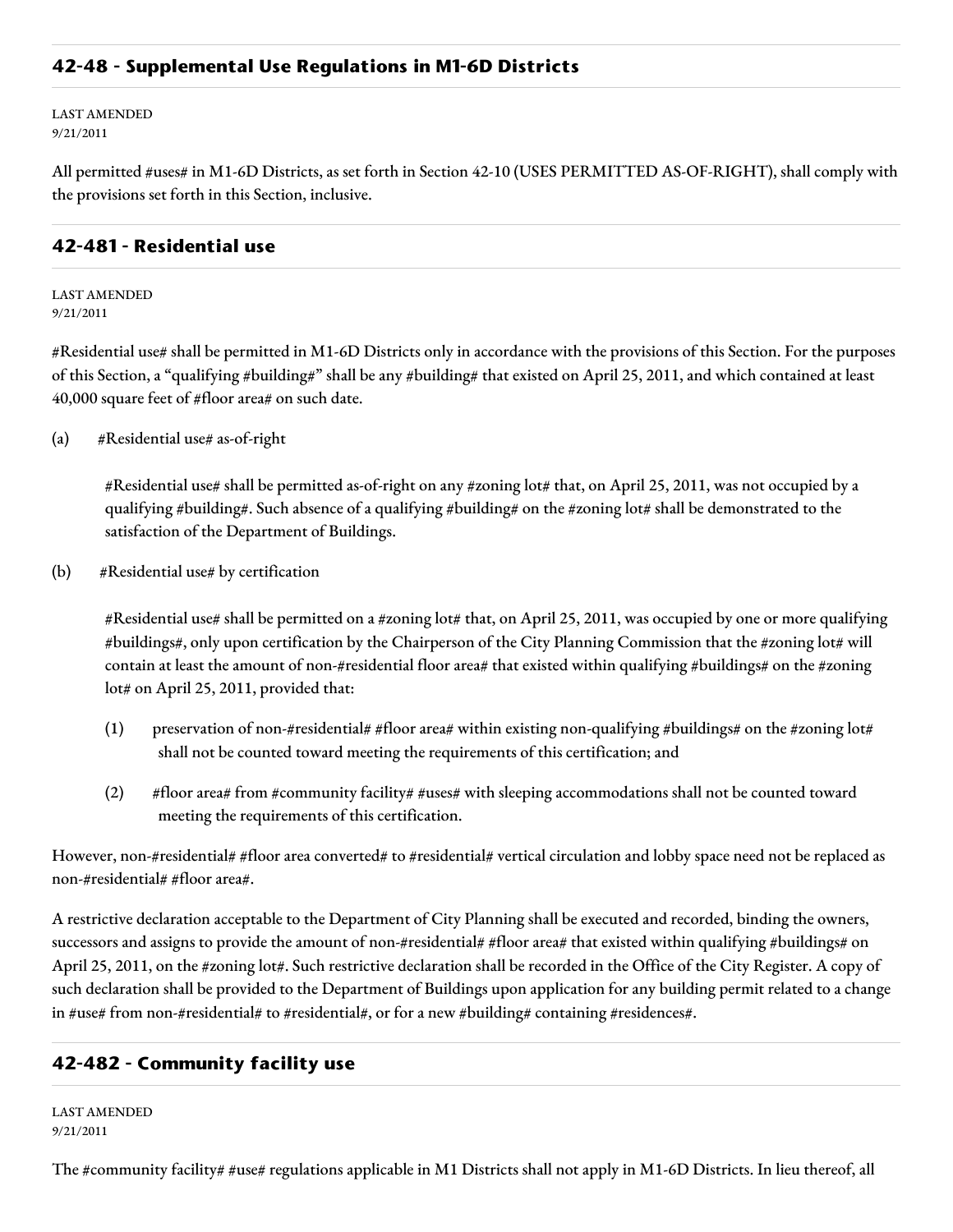#community facility# #uses# listed in Use Groups 3 and 4 shall be permitted, except that #community facilities# with sleeping accommodations shall only be permitted in accordance with paragraphs (a) or (b) of this Section, as applicable.

For the purposes of this Section, a "qualifying #building#" shall be any #building# that existed on April 25, 2011, and which contained at least 40,000 square feet of #floor area# on such date.

- (a) #Community facilities# with sleeping accommodations shall be permitted as-of-right on any #zoning lot# that, on April 25, 2011, was not occupied by a qualifying #building#. Such absence of a qualifying #building# on the #zoning lot# shall be demonstrated to the satisfaction of the Department of Buildings.
- (b) #Community facilities# with sleeping accommodations shall be permitted on a #zoning lot# that, on April 25, 2011, was occupied by one or more qualifying #buildings#, only upon certification by the Chairperson of the City Planning Commission that the #zoning lot# will contain at least the amount of non-#residential# #floor area# that existed within qualifying #buildings# on the zoning lot on April 25, 2011, provided that:
	- (1) preservation of non-#residential# #floor area# within existing non-qualifying #buildings# on the #zoning lot# shall not be counted toward meeting the requirements of this certification; and
	- (2) #floor area# from #community facility# #uses# with sleeping accommodations shall not be counted toward meeting the requirements of this certification.

However, non-#residential# #floor area# converted to vertical circulation and lobby space associated with a #community facility# with sleeping accommodations need not be replaced as non-#residential# #floor area#.

A restrictive declaration acceptable to the Department of City Planning shall be executed and recorded, binding the owners, successors and assigns to provide the amount of non-#residential# #floor area# that existed within qualifying #buildings# on April 25, 2011, on the #zoning lot#. Such restrictive declaration shall be recorded in the Office of the City Register. A copy of such declaration shall be provided to the Department of Buildings upon application for any building permit related to a change in #use# from non-#residential# to #community facility# with sleeping accommodations, or for a new #building# containing a #community facility# with sleeping accommodations.

(c) On #narrow streets#, ground floor #community facility# #uses# shall be subject to the streetscape provisions set forth in Section 42-485 (Streetscape provisions).

### **42-483 - Commercial uses**

LAST AMENDED 9/21/2011

The #commercial use# regulations applicable in M1 Districts shall apply in M1-6D Districts, except that:

- (a) Food stores, including supermarkets, grocery stores and delicatessen stores, shall not be limited as to size of establishment.
- (b) On #narrow streets#, ground floor #commercial# #uses# shall be subject to special streetscape provisions, as set forth in Section 42-485.
- (c) All #uses# listed in Use Group 10 shall be permitted without limitation, except as provided for in paragraph (b) of this Section.

### **42-484 - Manufacturing uses**